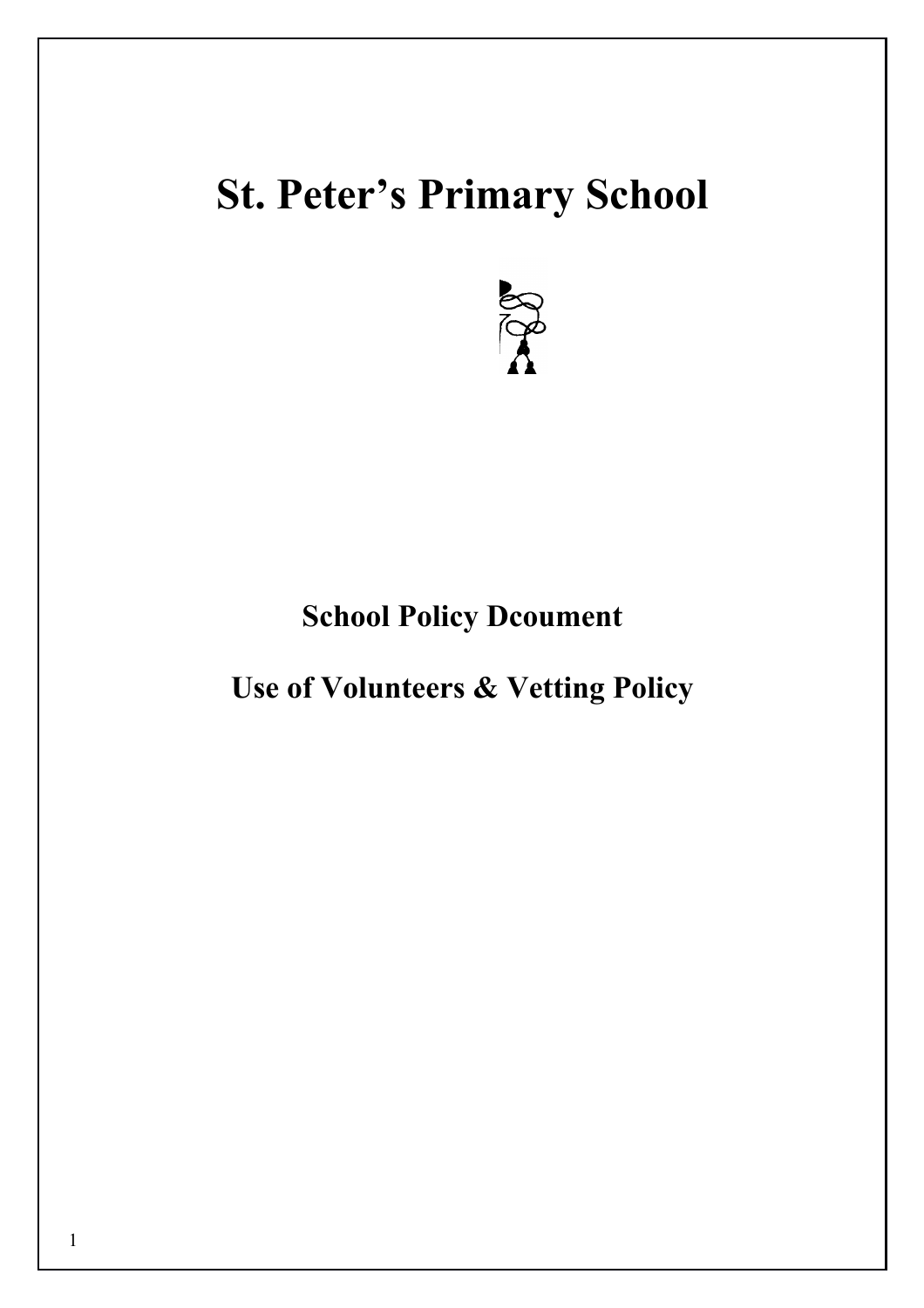It is the policy of our school that all adults who come into contact with pupils either in a paid or voluntary capacity are safe and suitable persons to work with children. Background checks are carried out by CCMS through Access NI.

# **Pre-Employment Vetting**

All new paid teaching and non-teaching staff, being appointed to posts in St. Peter's school, must undergo a pre-employment vetting check before taking up their post.

# **Previous Employment in the Education Sector**

Due to the unique features of the education sector (where staff move between schools, the academic year and its vacation periods) we may be in a position where we recruit a paid member of staff who has previously worked at another school until the end of the preceding term. In such circumstances we will seek advice from the CCMS as to the vetting requirements for those individuals.

Depending on an individual's circumstances and employment history a new vetting check may not be required for paid teaching and non-teaching staff, if their previous employment history within the education sector can be verified, their break in employment in the education sector is no longer than three months and it can be confirmed that a vetting check was in place before they finished working at their previous school.

The safeguarding of pupils is paramount and if we are in any doubt about whether to vet a new member of paid staff, we should always err on the side of caution and obtain a new EDC.

# **Substitute Teachers**

Teachers employed from the Northern Ireland Substitute Teachers Register (NISTR) are normally vetted every 2 years as part of their registration with NISTR. By engaging the services of substitute teachers from the NISTR, we therefore expect that they have been appropriately vetted by virtue of being on the Register.

# **Teachers**

St Peter's only employs permanent and temporary staff who are registered with the General Teaching Council or who are on the Northern Ireland Substitute Register in accordance with Circular Number 2006/07.

# **Emergency Cover for Non-Teaching Staff**

In addition, situations will arise unexpectedly, where non-teaching staff are required to cover for permanent staff in the case of an emergency. It may be necessary that, in these circumstances, temporary arrangements have to be quickly put in place for such staff before a vetting check can be carried out. In situations where it is not possible to obtain a vetting check in advance, the Designated teacher for Child Protection will carry out a risk assessment and in such circumstances all necessary steps will be taken to ensure the safeguarding of our children.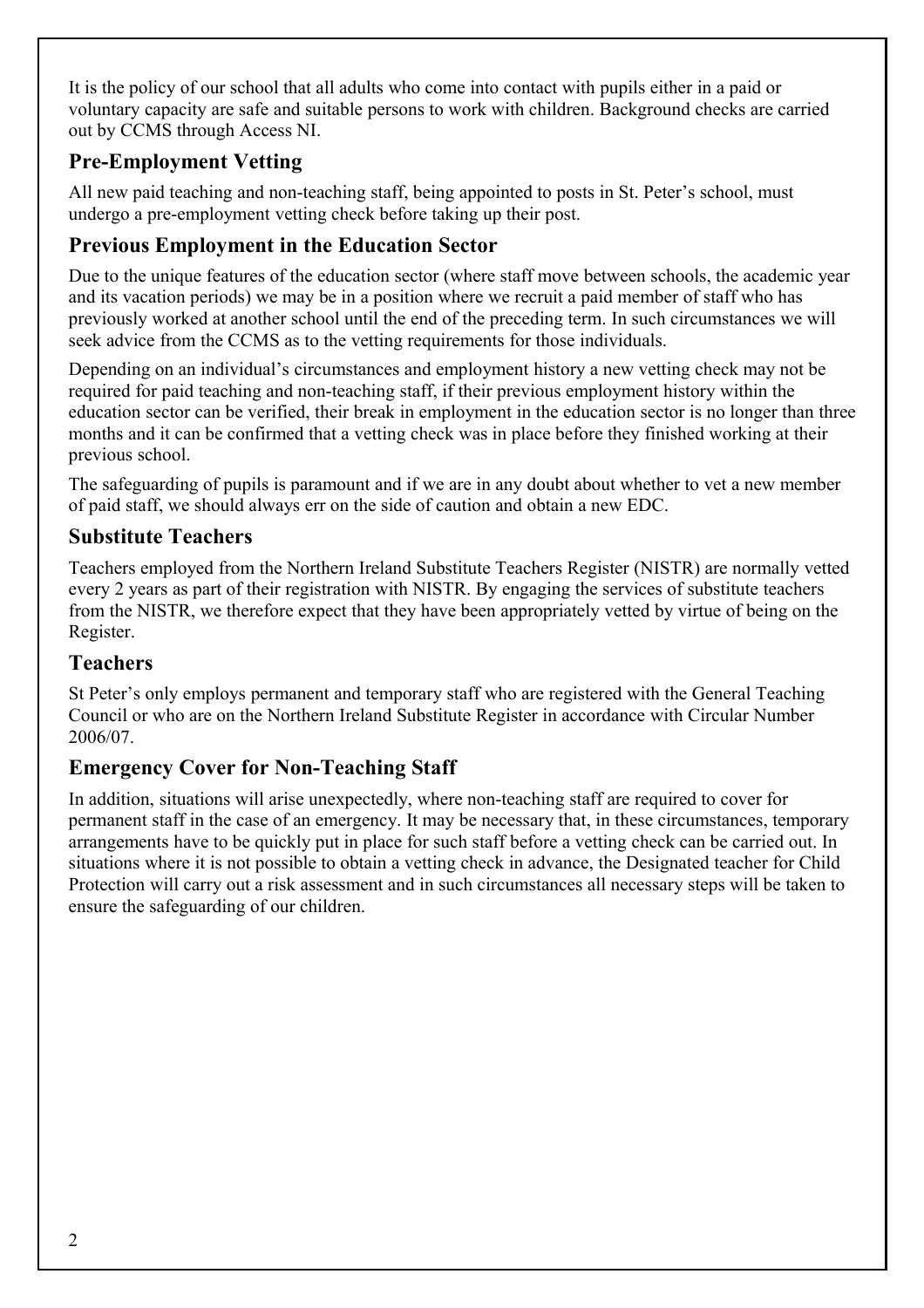# **Coaches**

Sporting organisations such as the Irish Football Association, Gaelic Athletic Association and Irish Rugby Football Union often provide coaches to work in our school. We use appropriately vetted sports coaches in line with E.A / CCMS guidelines and procedures.

Our music tutors / sports' coaches / support staff who regularly work in our school unsupervised are all vetted. We retain a record of all such staff including copies of their clearance documents.

# **Visitors to the School**

All visitors to our school will be expected to sign in on arrival and sign out when leaving. They will be supervised at all times when around children.

Visitors to schools to attend meetings or events such as parents or to deliver goods or carry out maintenance tasks do not routinely need to be vetted before being allowed onto school premises. However, such visitors will be managed by school staff and their access to areas and movement within the school restricted as needs require. They will be (as required):

- Met/directed by school staff/representatives;
- Signed in and out of the school by school staff;
- If appropriate, be given restricted access to only specific areas of the school;
- Where possible, they will be escorted around the school by a member of staff;
- If delivering goods or carrying out building, maintenance or repair tasks, their work area will be cordoned off from pupils for health and safety reasons.

# **Services provided by the Education Authority:**

- Education Welfare Officers who work in schools are vetted by the E.A.;
- Peripatetic Teachers who work in schools are vetted by E.A.;
- Education Psychologists who work in schools are vetted by E.A.;
- Music Tutors who work in schools are vetted by E.A.

# **Transport - Private arrangements made by Schools.**

Only bus/private coach firms and their named and vetted drivers, provide transport services to our school.

# **Transport services provided by the Education Authority**

The Education Authority vets drivers and assistants providing transport for pupils to schools.

#### **Exceptions**

In some cases, there will be no requirement for adults who work or volunteer in our school to be vetted. This applies to people who do not carry out regular activity in school (more than 3 times per month) and are not unsupervised. This category most commonly refers to:

- 1. Parent volunteers who may be giving a one off talk or assisting with a school trip.
- 2. Visitors to school who are leading workshops or providing entertainment e.g. writers, artists, dog warden etc.

# **Safeguarding and Child Protection Training**

All staff receive Safeguarding and Child Protection training each year.

All temporary staff are inducted by the Designated Teacher for Child Protection – D. Laverty and are briefed on the key aspects of our pastoral framework -Child Protection, Health and Safety and Anti-Bullying, Positive Behaviour etc.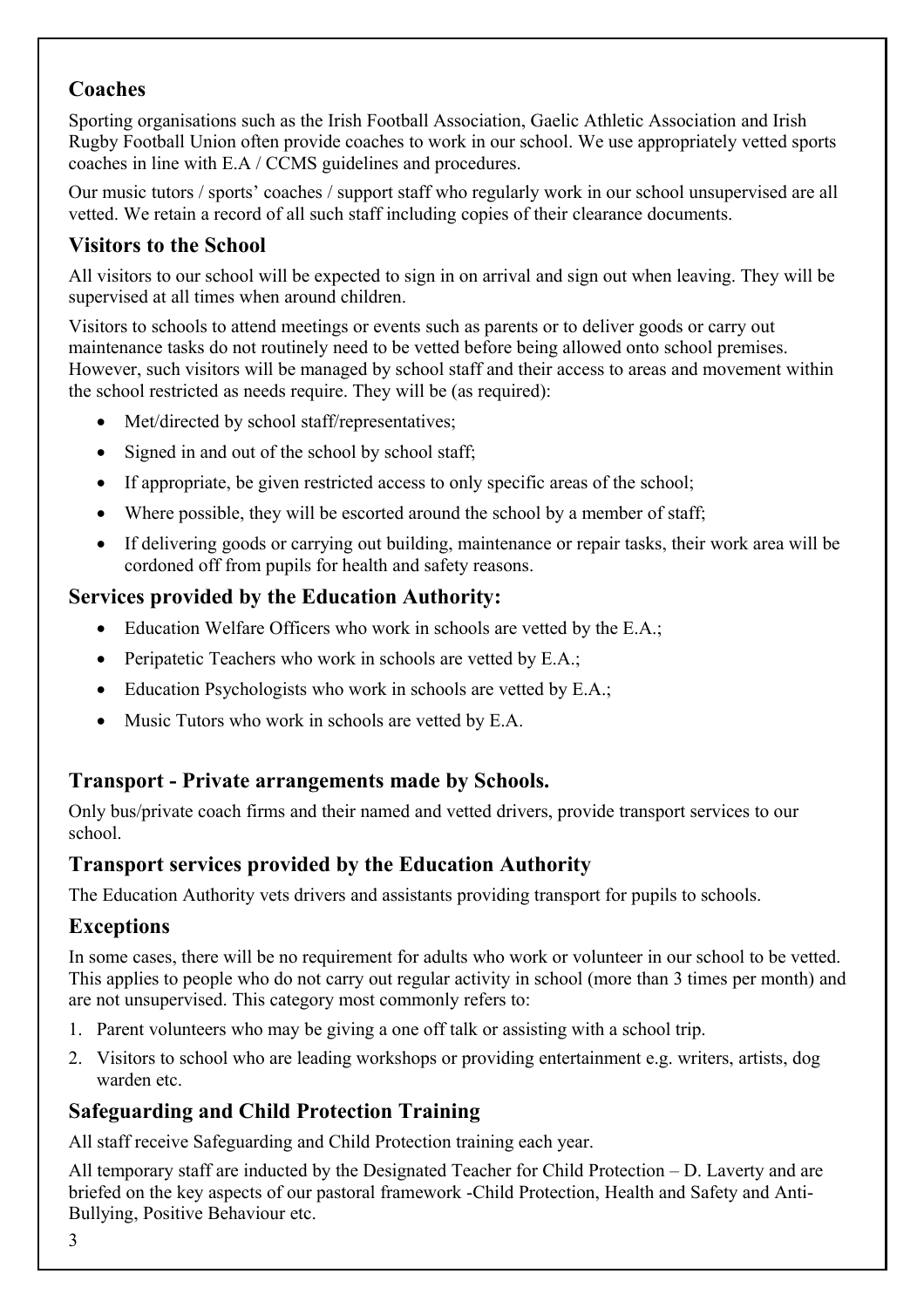School governors receive training through the Education Authority Training Programmes which governors avail of when delivered.

# **Recording of Vetting Checks**

The Department of Education recommends that for each member of staff, schools should keep a note of:

- $\triangleright$  The date an EDC application is sent to the Education Authority for processing;
- $\triangleright$  The date the EDC is received from AccessNI;
- The EDC reference number,

In the event of the school being asked for evidence that a member of staff has been appropriately vetted, the school will use the record of the date and EDC reference number to confirm when a vetting check was obtained.

# **Other Safeguarding Measures**

While pre-employment vetting is of critical importance, it is only one of a number of measures that our school uses to help safeguard pupils in our care. Advice, guidance and training about appropriate behaviour, escorts around schools, clear identification of visitors in schools, a named person to report concerns or incidents to and observable working areas, where possible, all contribute to making safer working environments for both pupils, staff and visitors.

#### **Advice**

The Child Protection Support Service (CPSS) is available to offer the Principal advice about child protection concerns, while Education Authority H.R. departments can advise about vetting requirements, procedures and issues.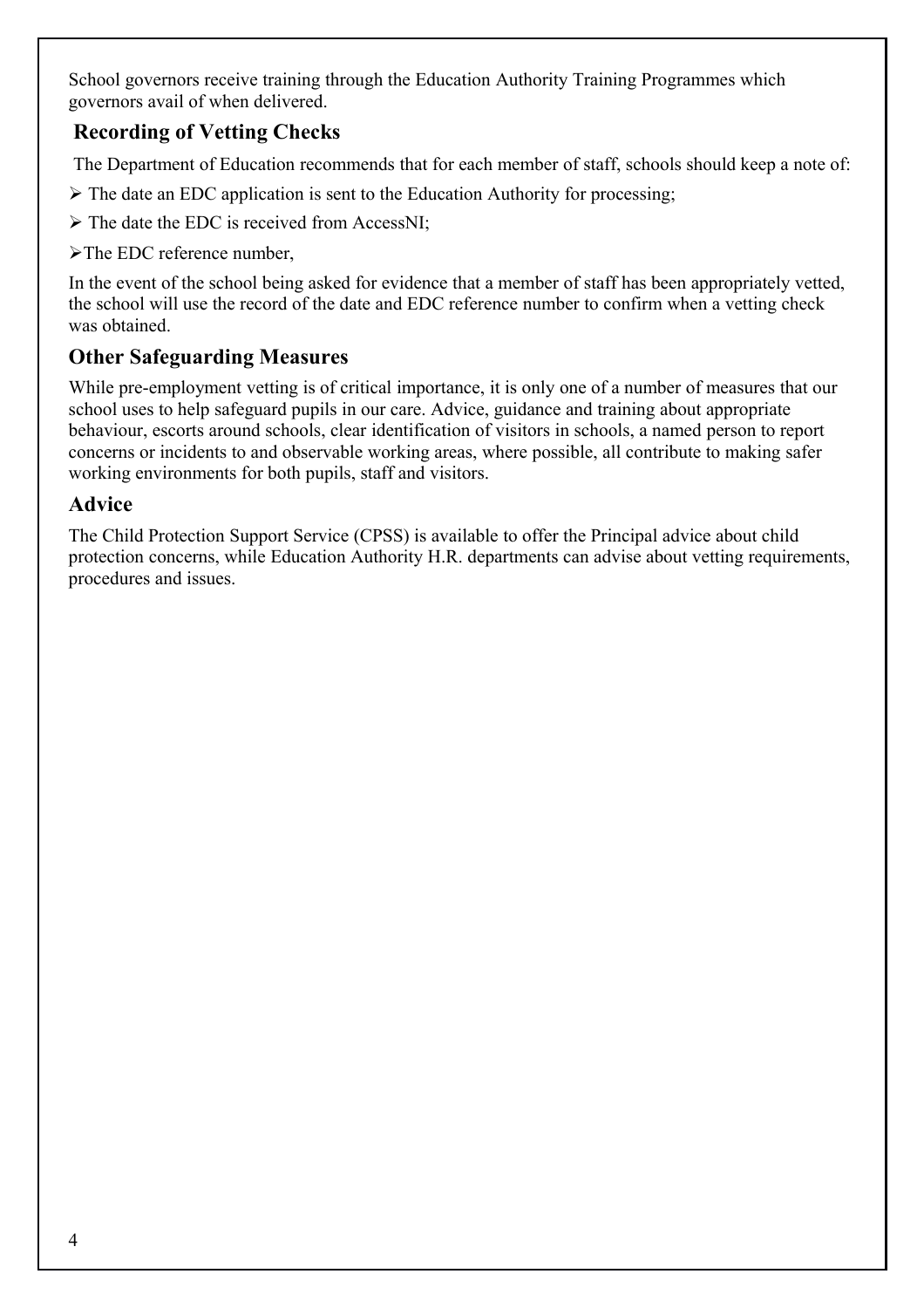# **The Selection and Use of Volunteers to Support School Activities**

Volunteers have an important and beneficial role in supporting the work of our teachers and other paid staff in our school and in contributing, by their efforts and initiative, to the life of the school. However, it is also essential that appropriate steps are taken, through screening and selection arrangements, to ensure that children are not placed at risk through allowing the unsupervised and unmanaged access of unsuitable adults to the school.

The following guidance recommends procedures which our school has put in place to ensure not only that maximum benefit is obtained from the contribution which volunteers can offer but also that unsuitable people are prevented from working with children.

In St. Peter's, a volunteer is an individual who, subject to the satisfactory completion of the procedures set out below, either:

- (i) assumes unpaid duties in our school on a regular basis on more than two occasions or;
- (ii) is engaged by our school to accompany or assist in school visits or trips;
- (iii) undertakes coaching in sports activities.

Formal arrangements as to selection and vetting should not be required for volunteers who are involved outside school hours and who do not have unsupervised contact with pupils. These would include parents involved in fund-raising events and using the school premises for meetings; parents and others carrying out self-help projects for the school; parents supervising at school functions where school staff are also present.

If a volunteer works in our school unsupervised in a "Regulated Activity" - see list below, then they will be vetted through an EDC from Access NI.

#### **"Regulated Activity" List**

- Teaching;
- Training:
- Instructing;
- Caring for or supervising children;
- Providing advice/guidance on wellbeing;
- Driving a vehicle only for children.

If a volunteer is reasonably supervised (regular & day to day) then we will not need an EDC. However, they will be asked to provide the following information:

- Personal details Name, Address, Date of Birth, Any relationship with the school e.g. parent, relative of member of staff etc.
- Details of any qualifications, previous work with children
- The name of a referee who is not a family member

If in doubt, we will get an EDC. We will fund the cost for volunteers.

#### **Paid Staff**

All newly appointed paid staff (Teaching, Non-Teaching, Office, Catering, Cleaning & Caretaking) will be vetted – ref: 2013/19 Safe Guarding Circular Pack.

# **The Use of Volunteers**

Volunteers will not be placed in a position of sole responsibility for the security of children, premises or equipment unless suitably vetted through Access NI;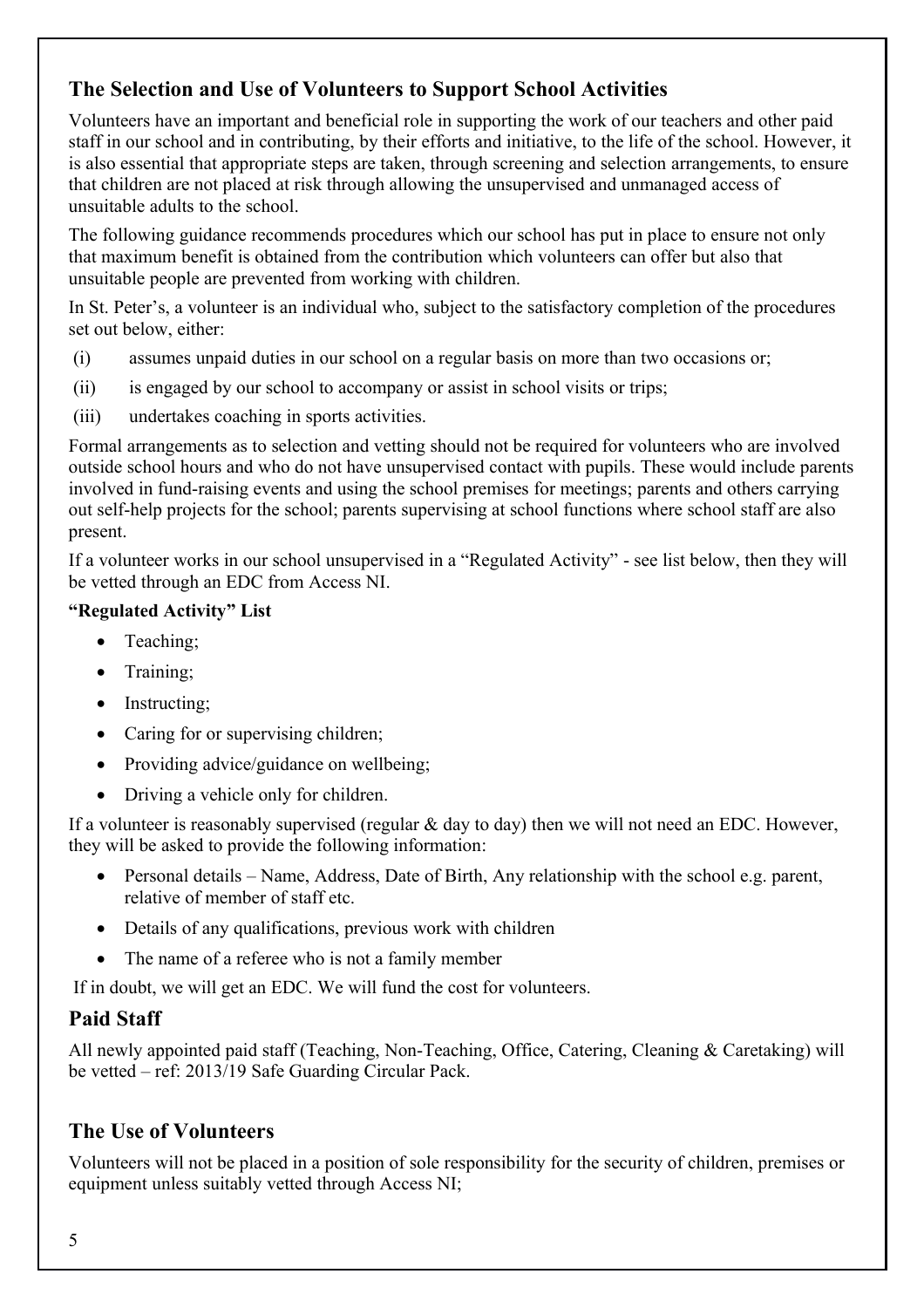# **Volunteers will be briefed on:**

The policy of the school and the management authority in relation to pastoral care, including:

The Positive Behaviour Policy and the extent of the volunteer's authority within it;

The Safeguarding and Child Protection Procedures;

The Health and Safety Policy.

Volunteers will understand the tasks which they are to undertake and receive appropriate training to enable them to perform these;

Volunteers will only be allocated duties after consultation and agreement with the teacher or other member of staff with whom the volunteer will be most closely involved. Teachers will not be placed under any pressure to accept volunteers in their classroom;

Volunteers will not be afforded access to records or other information relating to staff or pupils. An exception might be made where a child has a medical or other condition of which all those working with him/her should be made aware, and where the agreement of the parent has been sought.

# **Health and Safety and Insurance**

Volunteers are owed a duty of care under the requirements of Health and Safety legislation. We will ensure that volunteers are treated no less favourably than paid employees in terms of the schools' obligations under the legislation. The schools will therefore seek advice from the Education Authority / CCMS as appropriate, on the health and safety, and insurance, implications of engaging volunteers.

# **The school will:**

Require the volunteer to register at the beginning of each visit;

Provide the volunteer with a readily identifiable name pass giving his/her name and status;

The school will ensure that badges or passes are surrendered at the end of each day and when the volunteers' involvement with the school comes to an end.

#### **Accepted – March 2018**

**Review – Date – March 2020**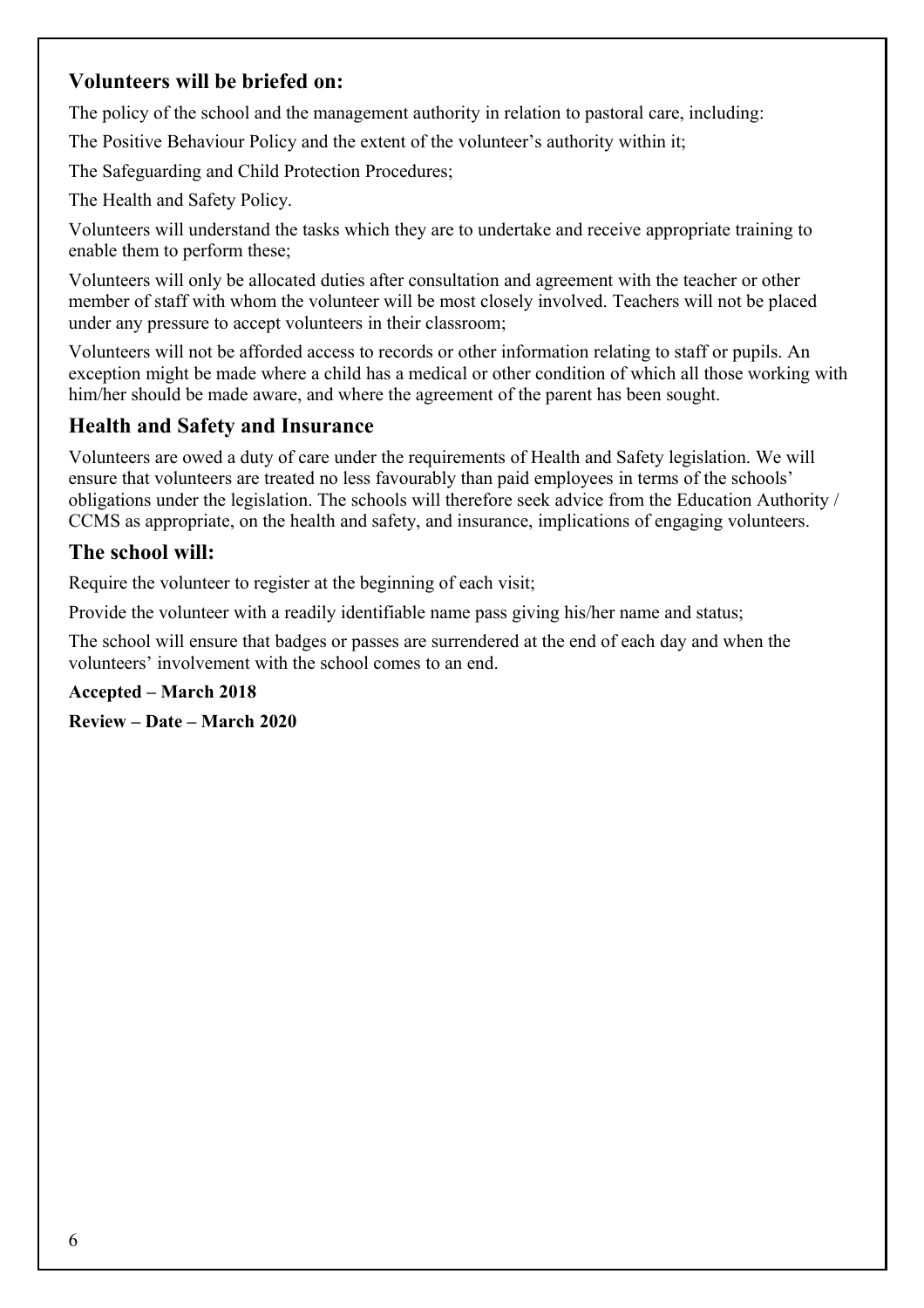#### **Annex 1**

#### **Confidential**

#### **Volunteer Reference Form: St Peter's Primary School**

has expressed an interest in becoming a volunteer, and has given your name as a referee. If you are happy to complete this reference, all the information contained on the form will remain absolutely confidential, and will only be shared with the applicant's immediate supervisor should he/she be offered a volunteer position. We would appreciate your being extremely candid in your evaluation of this person.

1. How long have you known this person?

\_\_\_\_\_\_\_\_\_\_\_\_\_\_\_\_\_\_\_\_\_\_\_\_\_\_\_\_\_\_\_\_\_\_\_\_\_

2. In what capacity?

3. What attributes does this person have that would make him/her a suitable volunteer?

4. How would you describe his/her personality?

5. Please rate this person on the following qualities (please tick one box on each line):

| Qualities             | Poor | Average | Good | Very Good | Excellent |
|-----------------------|------|---------|------|-----------|-----------|
| Responsibility        |      |         |      |           |           |
| Maturity              |      |         |      |           |           |
| Self-Motivation       |      |         |      |           |           |
| Can Motivate<br>Other |      |         |      |           |           |
| Commitment            |      |         |      |           |           |
| Energy                |      |         |      |           |           |
| Trustworthiness       |      |         |      |           |           |
| Reliability           |      |         |      |           |           |

This post involves substantial access to children. As a school, which is committed to the welfare and protection of children, we are anxious to know if you have any reason at all to be concerned about this applicant being in contact with children or young people.

| Yes                     | (Please Circle)<br>N <sub>0</sub>                                                          |
|-------------------------|--------------------------------------------------------------------------------------------|
|                         | If you have circle YES (meaning you have some concerns) we will contact you in confidence. |
| Please print your name: |                                                                                            |
| Please sign:            | Date:                                                                                      |
| <b>Annex 2</b>          |                                                                                            |
| <b>Confidential</b>     |                                                                                            |
|                         | <b>Volunteer Application Form: St. Peter's Primary School</b>                              |
| Name:                   |                                                                                            |
|                         |                                                                                            |
| $\overline{ }$          |                                                                                            |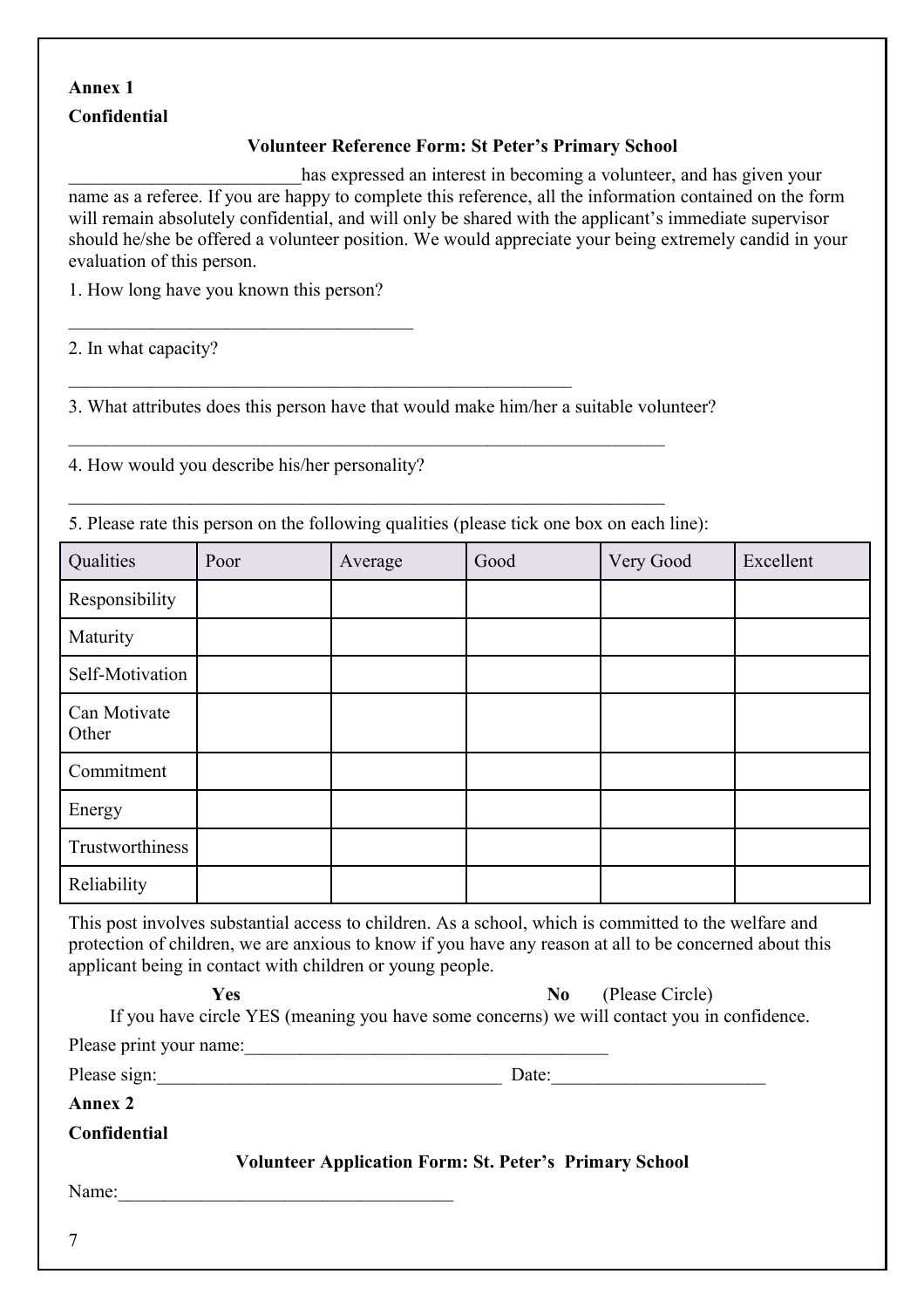| Address:<br><u> 2000 - 2000 - 2000 - 2000 - 2000 - 2000 - 2000 - 2000 - 2000 - 2000 - 2000 - 2000 - 2000 - 2000 - 2000 - 200</u>                                                                                                                                                                  |                                                                      |       |
|---------------------------------------------------------------------------------------------------------------------------------------------------------------------------------------------------------------------------------------------------------------------------------------------------|----------------------------------------------------------------------|-------|
| Previous names (where applicable): Notified a measurement of the set of the set of the set of the set of the set of the set of the set of the set of the set of the set of the set of the set of the set of the set of the set                                                                    |                                                                      |       |
| Date of Birth Theorem and The Birth Theorem and The Birth Theorem and The Birth Theorem and Theorem and Theorem and Theorem and Theorem and Theorem and Theorem and Theorem and Theorem and Theorem and Theorem and Theorem an                                                                    |                                                                      |       |
|                                                                                                                                                                                                                                                                                                   | Mobile:<br><u> 1980 - Johann Barnett, fransk politiker (d. 1980)</u> |       |
| Current Occupation                                                                                                                                                                                                                                                                                |                                                                      |       |
| Relationship with School <b>Exercise 2018</b> and 2018 and 2018 and 2018 and 2018 and 2018 and 2018 and 2018 and 2018 and 2018 and 2018 and 2018 and 2018 and 2018 and 2018 and 2018 and 2018 and 2018 and 2018 and 2018 and 2018 a<br>parent, former pupil, friend/relative of member of staff.) |                                                                      | (e.g. |
| Relevant qualifications for role:                                                                                                                                                                                                                                                                 |                                                                      |       |

#### **Key Questions:**

Q1. Have you previously been involved in voluntary work involving children and young people? Yes/No (please circle) If yes, please give details below.

Q2. Do You Have: A current driving licence? Yes/No (please circle) Do you have the use of a car? Yes/No (please circle).

Q3. What days and times are you available to volunteer?

| Day   | Monday | Tuesday | Wednesday | Thursday | Friday | Occasional |
|-------|--------|---------|-----------|----------|--------|------------|
| Times |        |         |           |          |        |            |

Q4. Do you have any disabilities which would affect the type of voluntary work you could undertake? Yes/No (please circle). If yes, please give details below.

#### **Referees**

Please give the names and addresses of two referees who may be approached to support your application for voluntary activities. Referees should not be family members or members of the staff of the school.

| Name:                                                                 | Name:                             |
|-----------------------------------------------------------------------|-----------------------------------|
| Relationship to Volunteer e.g. minister, employer<br>or bank manager. | <b>Relationship to Volunteer:</b> |
| <b>Address:</b>                                                       | <b>Address:</b>                   |
| <b>Phone Number:</b>                                                  | <b>Phone Number:</b>              |

Please include any other information that would support your application as a volunteer in St. Peter's Primary School.